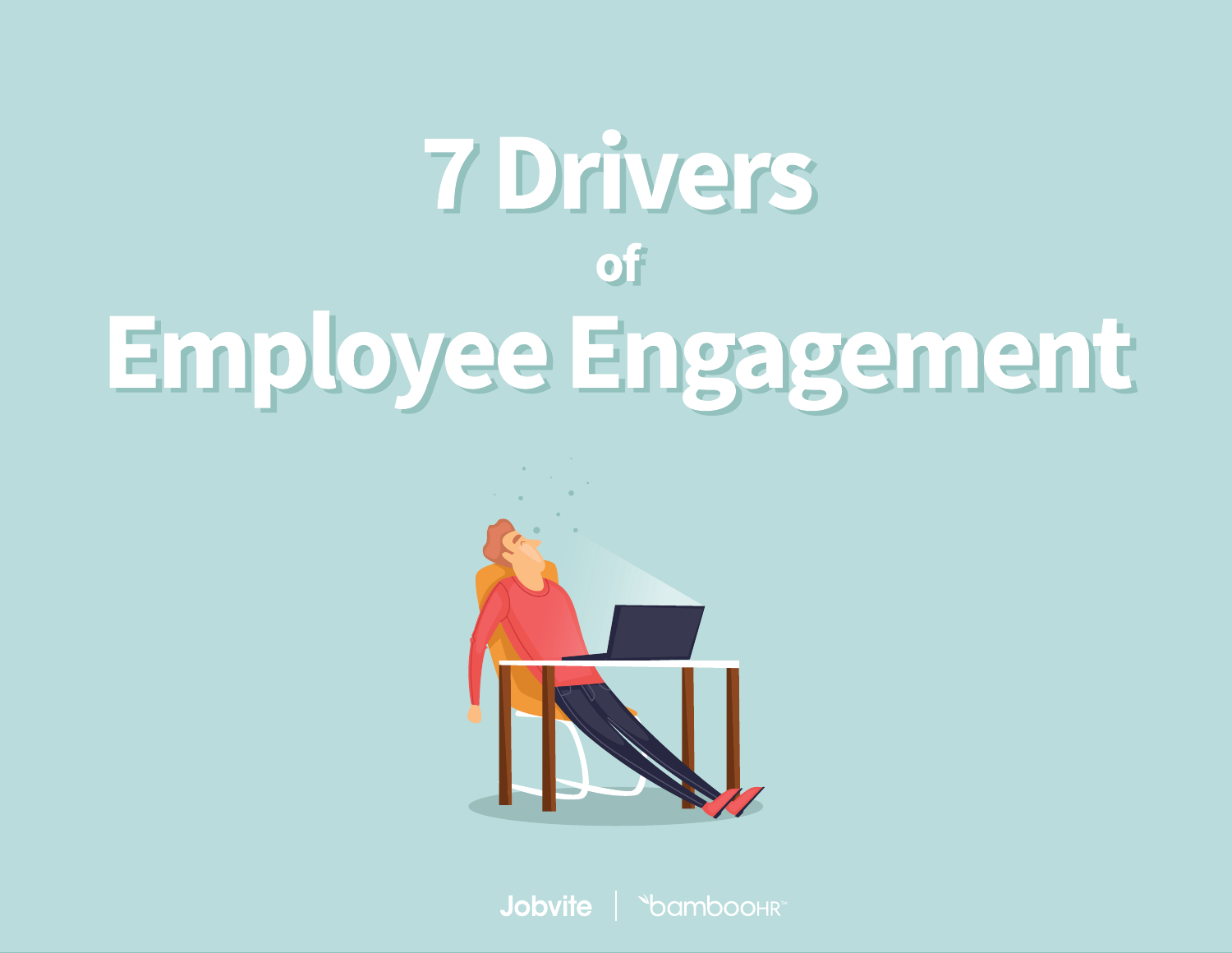# **Contents**

| Introduction                       |                |
|------------------------------------|----------------|
| Driver #1: Purpose Alignment       | $\overline{4}$ |
| Driver #2: Progress Inertia        | 5              |
| Driver #3: Task Autonomy           | 6              |
| Driver #4: Task-to-skill Alignment | 7              |
| Driver #5: Rewards & Recognition   | 8              |
| <i>Driver #6:</i> Friends at Work  | 9              |
| Driver #7: Common Enemy            | 10             |
| Don't Forget: Measure & Adapt      | 11             |
| Conclusion                         | 12             |

**bamboohr**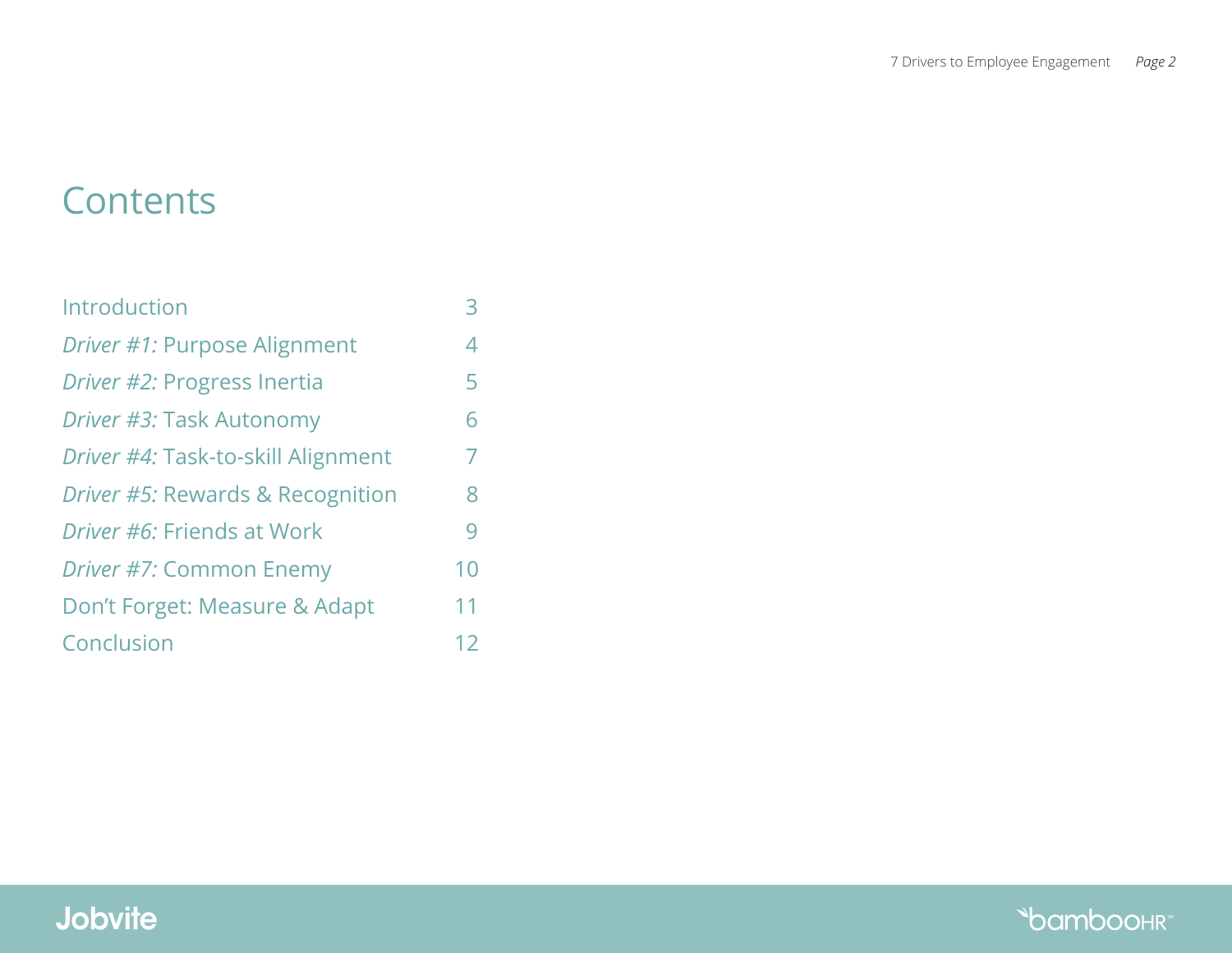# <span id="page-2-0"></span>Introduction

Most of us now realize that people create the real value in every company—and the better your people are, the better your business performs. So why have CEOs repeatedly declared that their greatest challenge is human capital?<sup>1</sup>

Some might say it's because we're in a heated war for talent. Quality candidates are scarce, and companies must mount an aggressive offense if they hope to bring those star employees on board. But in reality, CEOs know there's more to the game than playing offense. Maintaining a strong, productive workforce requires us to play defense, too, by working to retain employees once they're hired, and by truly engaging them and optimizing their value.

Unfortunately, defense isn't something we're very good at. In fact, a recent Gallup poll revealed that less than a third of employees today are engaged with their work and their companies. Even worse, 18% of employees are actively *disengaged*.<sup>2</sup> Clearly, we need help figuring out how to connect with our people—not just after they are hired, but while we are hiring them—so we can foster the kind of engaged relationships that generate long-term value.

In this eBook, we'll reveal seven key drivers proven to build and amplify employee engagement, from the time candidates interview to long after they join the team.

#### Take a look now to:

- Learn how strategic alignment between companies and their employees—or the lack thereof—can greatly impact productivity.
- See why "gamification" at work can help ignite employee passion.
- Get tips on measuring how engagement improves over time.

### **Jobvite**

### **\*bamboo**hr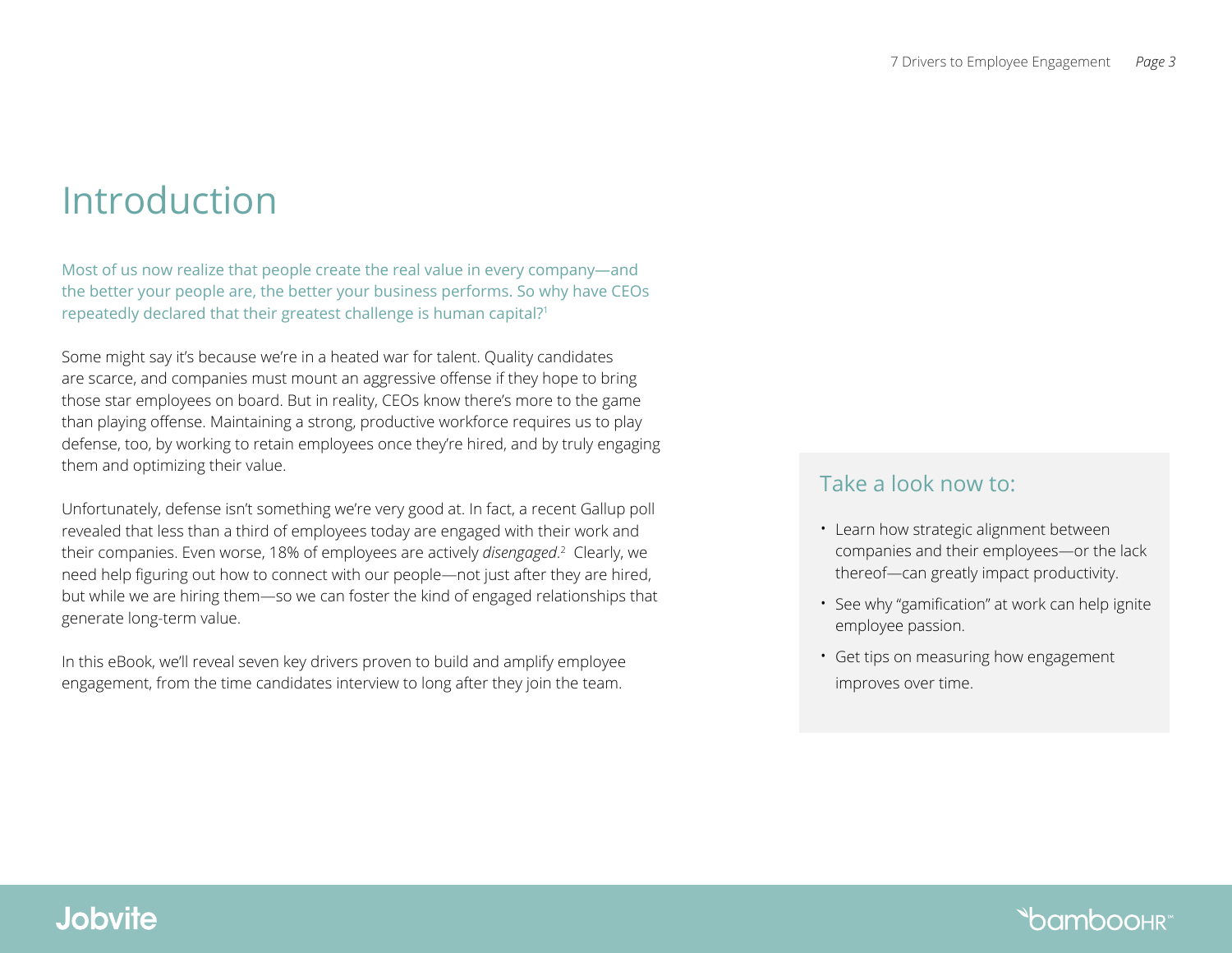# <span id="page-3-0"></span>Driver #1: Purpose Alignment

**Inspire employees with a cause that makes a connection.**

#### **What it means:**

In his bestselling book *Start with Why*, author Simon Sinek explains that conventional companies lead from the outside in. In other words, they have an idea for a business, they build products, and then they worry about the purpose behind it all. Sinek argues that truly remarkable and inspirational companies work from the inside out. They start with the why of the business—its mission and core values—and proceed from there. And in doing so, everything they build afterward, including the workforce, naturally becomes aligned with and inspired by that purpose.

#### **Why it matters:**

In order to become engaged with the work they do and the place in which they work, employees must feel drawn to a purpose. That's human nature. A person who is inspired by a cause—and whose job centers around furthering that cause—has an intrinsic desire to succeed, and therefore becomes more productive. Conversely, when employees don't feel that their work contributes to a higher cause, they'll tend to put less effort into what they do.

#### **How to make it happen:**

• **Don't just talk about your vision for the future**. When you're communicating your company story, whether one-on-one or to the company at large, be sure you also talk about where you started and how far you've come already.

**Be aware when things threaten to kill progress inertia**. It's natural for momentum to stall when the path becomes unclear, or when visible progress slows—so be sure your managers are trained on how to remedy the situation. Restate and refocus on the objectives at hand if necessary. Be sure employees have a clear plan of attack when they aren't sure how to continue work on a project. And if a task is simply too large to tackle, and moving forward is difficult, break it down into smaller and more manageable chunks.



*Source: Bain & Company and EIU Research, 2015* 

**bamboohr**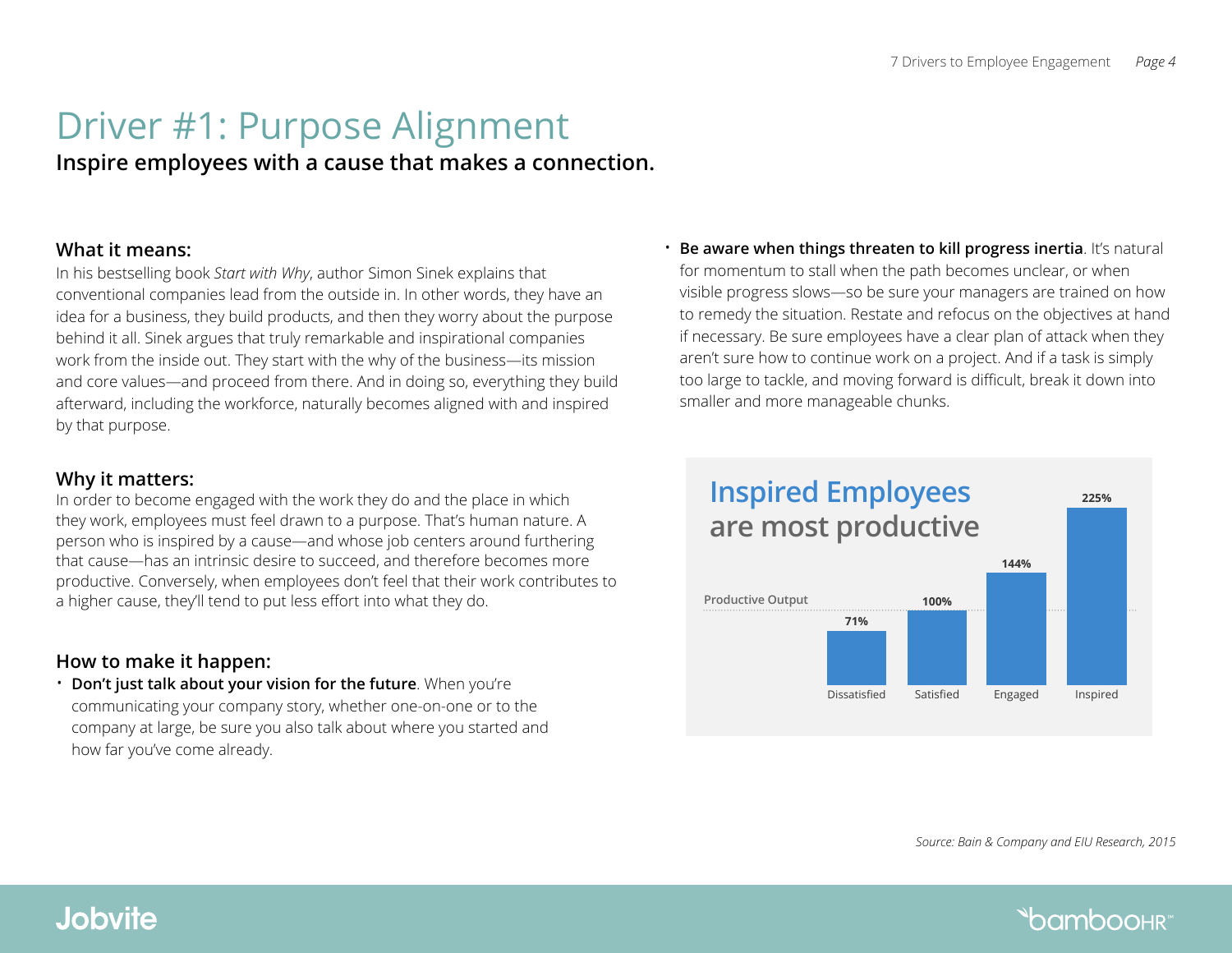# <span id="page-4-0"></span>Driver #2: Progress Inertia

**People in motion tend to stay in motion.** 

#### **What it means:**

You know Newton's law—that objects in motion tend to stay in motion, and objects at rest tend to stay at rest. People work the same way. When we're not contributing effectively, it's easy to continue doing nothing. But when we're achieving something and making progress, inertia still applies: We're driven to continue that forward motion.

#### **Why it matters:**

Behavioral psychologists have found that when people sense momentum, when they believe they are part-way to achieving a desirable objective, they gain a deeper feeling of engagement. They believe they're invested in the process, and they need to see it through to completion. In other words, when we see progress, we're more compelled to finish what's begun. At work, therefore, employees who are able to see how much has already been accomplished—on both the company and individual level—will naturally want to increase productivity in order to continue that progress.

#### **How to make it happen:**

- **Don't just talk about your vision for the future**. When you're communicating your company story, whether one-on-one or to the company at large, be sure you also talk about where you started and how far you've come already.
- **Be aware when things threaten to kill progress inertia**. It's natural for momentum to stall when the path becomes unclear, or when visible progress slows—so be sure your managers are trained on how to remedy the situation. Restate and refocus on the objectives at hand if necessary. Be sure employees have a clear plan of attack when they aren't sure how to continue work on a project. And if a task is simply too large to tackle, and moving forward is difficult, break it down into smaller and more manageable chunks.

### The Power of a Head Start

*In a study, two groups were given loyalty cards for a free car wash. Each group had to purchase 8 car washes for the free wash, but one group had a headstart with two stamps already on their cards.* 

*Even though both groups needed to purchase the same number of car washes, the "Buy 10, get 1 Free" group filled out the card much more than the other!* 

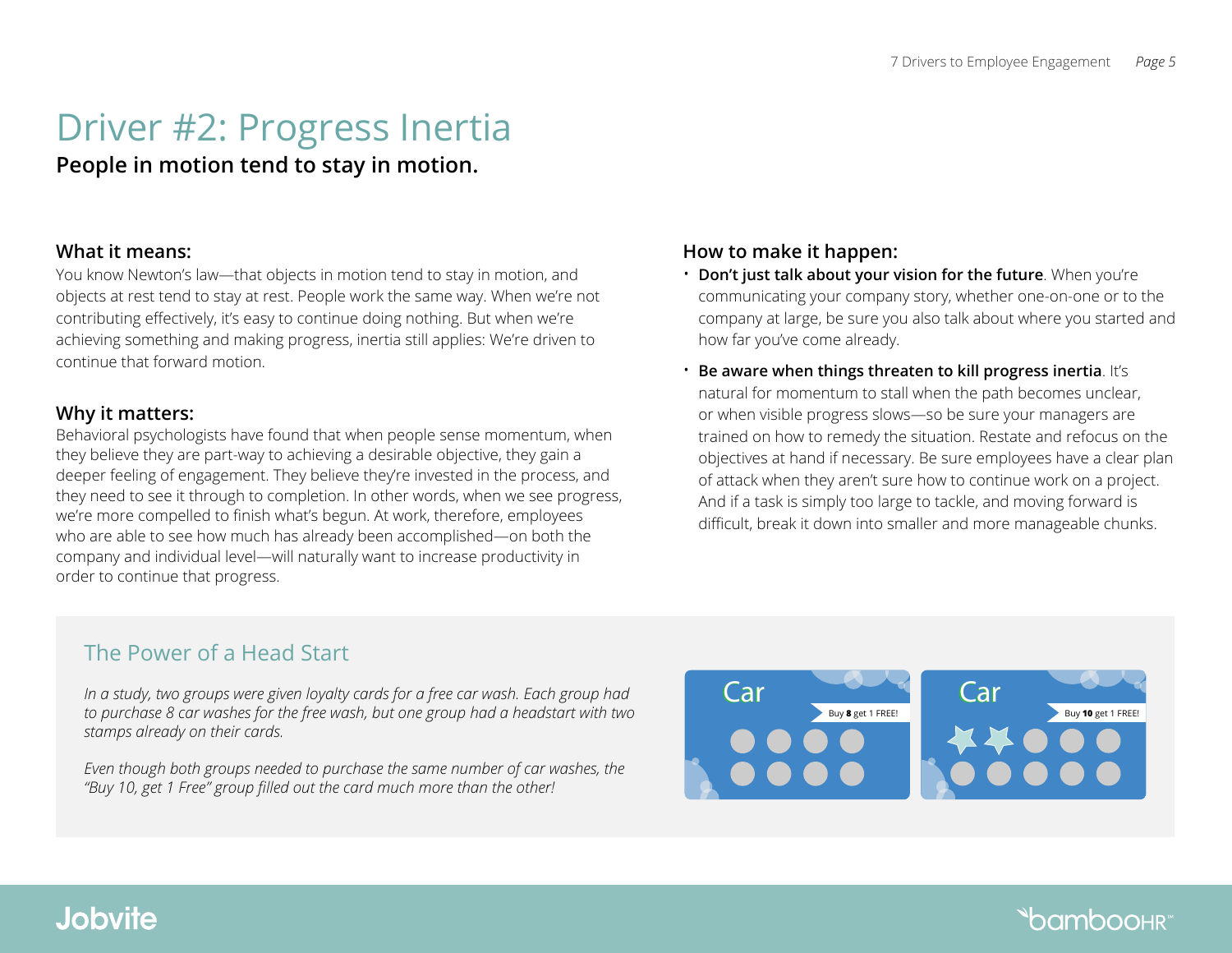# <span id="page-5-0"></span>Driver #3: Task Autonomy

#### **Making your own decisions matters.**

#### **What it means:**

Giving employees autonomy over tasks means ensuring that they have control over some aspects of the work that they do. This might mean, for example, that an employee is given the reins on a project from concept through completion or perhaps just on a component of that project. The amount of control doesn't matter, only that it's there.

#### **Why it matters:**

Psychologists have found that people have three main motivators at work: autonomy, mastery, and purpose. We've talked about the purpose element, and we'll get to mastery in a moment. But autonomy is a key part of the equation because it's what gives us that feeling of ownership and accountability. If you own a project, and you're the one held accountable for how it turns out, you're going to devote more of yourself to making sure it's successful. Moreover, when managers place trust in you to get it done right, you'll take pride in knowing that you've earned that trust, and you'll want to live up to the expectation. Autonomy is a powerful incentive to get things done.

#### **How to make it happen:**

- **Help managers understand where to draw the line between guidance and micromanagement**. Getting too involved in what an employee is working on will stifle his or her sense of engagement.
- **Give employees opportunities to test their own theories and demonstrate their abilities**. It's okay if they make mistakes—they'll learn from them (hopefully) and grow from the experience. What matters is that you trust them to own something and give it their best shot.



### **\*bamboohring**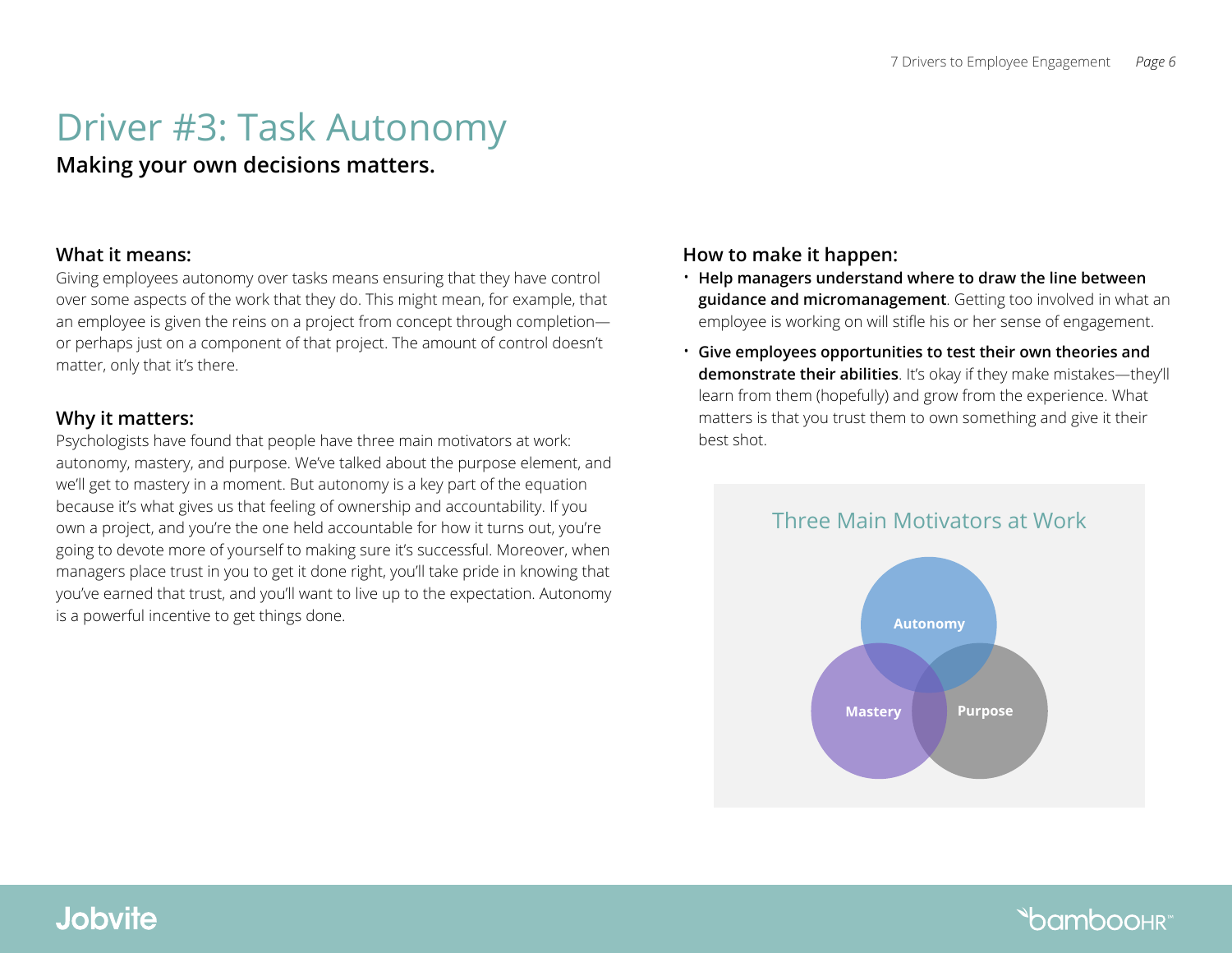# <span id="page-6-0"></span>Driver #4: Task-to-skill Alignment

**Let people do what they do best.** 

#### **What it means:**

Aligning employee tasks with their skills is primarily about ensuring people are in the right jobs. This sounds obvious—but 61% of employees say the reality of what they're required to do in a job differs from the expectations set during the interview process. $3\,$  In other words, aligning tasks to skills starts from the moment we open a job requisition. It involves fully understanding what a job entails, which qualifications are necessary to fulfilling those duties, and—more importantly—what type of person will thrive in that type of position.

#### **Why it matters:**

When we look at productivity surveys, it's easy to see that the most actively disengaged employees are the ones being asked to do things they aren't good at. That disengagement comes from not being challenged, to be sure, but it also comes when we feel like we aren't contributing. The more people feel like their work contributes to something, and that they're making a difference because they're good at what they're doing, the more they feel engaged. There's a sweet spot where competency, opportunity, and passion come together—and when employees are put in jobs that ignite that sweet spot, they're going to be massively productive. They'll be in a state of flow, or in "the zone," when they are so focused on their work that they don't even notice the passing of time. This is where employees generate the most value for the company, and for themselves.

#### **How to make it happen:**

- **Start at the beginning, during the interview process**. Ask the right questions, so you can identify what candidates do well and what they are passionate about. And make sure you're up front about what a job requires in terms of skills and personality.
- **Teach managers, recruiters, interviewers to find the sweet spot for their candidates and employees**. Find out what motivates people, so you can engage them appropriately. Make sure that the tasks of a specific job align to the skills and the passions of the people that are in them. If someone is in a job that doesn't align to what they do best, look into ways to move them to maximize their value. At the same time, work to fill that position with someone who is a better fit.

*"61% of employees say the reality of what they're required to do in a job differs from the expectations set during the interview process."*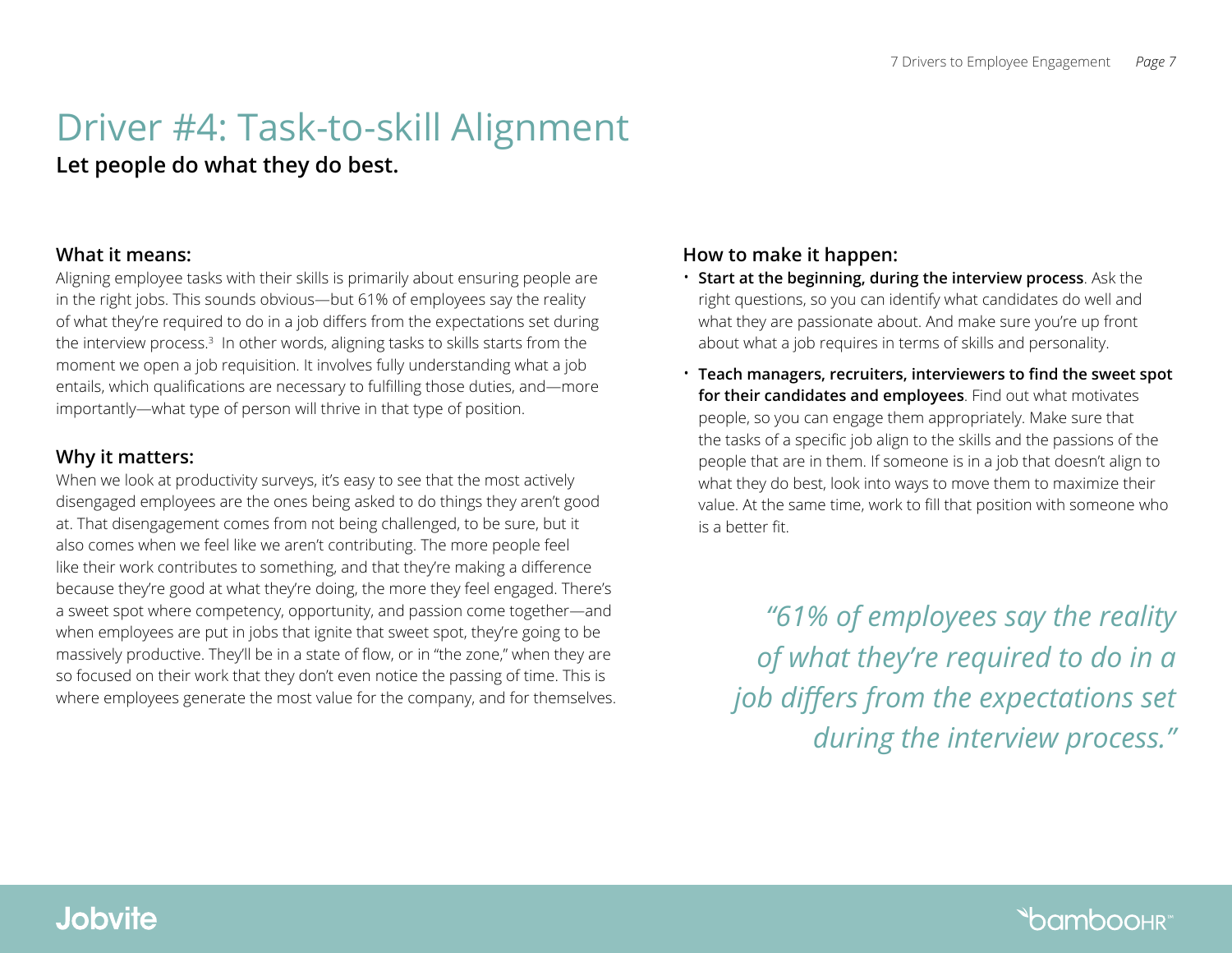# <span id="page-7-0"></span>Driver #5: Rewards & Recognition

#### **Put the power of gamification to work.**

#### **What it means:**

Humans are hard-wired neurologically to crave rewards, which activate the limbic brain, spur a rush of dopamine, and compel us to repeat rewarding behaviors. This is the essence of addictive behavior—but it can be used to your advantage in the workplace. Just as gifted game designers know how to drive users to crave the next level of a game, we can enact reward and recognition programs at work that drive employees to continue their successful actions.

#### **Why it matters:**

Gamification at work engages employees and motivates them to stick around. According to Bersin by Deloitte, "Organizations with recognition programs that are highly effective at improving employee engagement had 31% lower voluntary turnover than their peers."<sup>4</sup> People want to stay where they are rewarded for their efforts. Unfortunately, research by BambooHR shows that 52% of employees aren't satisfied with the recognition they receive, and 39% don't feel appreciated at all . If companies don't work to pull those numbers up, they will have a much harder time retaining valuable workers.

*"Organizations with recognition programs that are highly effective at improving employee engagement had 31% lower voluntary turnover than their peers."* 

*- Bersin by Deloitte*

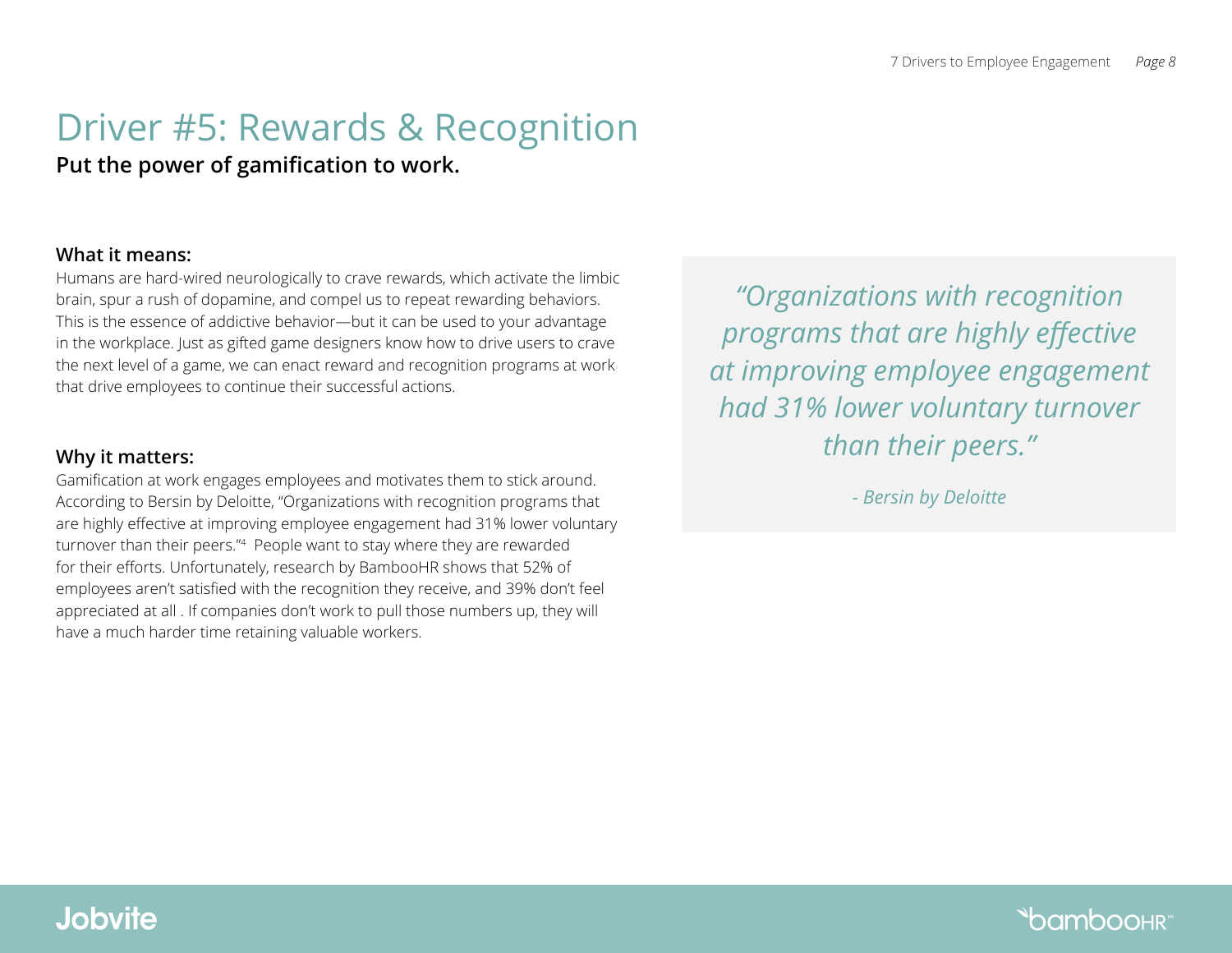# <span id="page-8-0"></span>Driver #6: Friends at Work

#### **Cultivate social relationships of value.**

#### **What it means:**

First off, work doesn't need to be high school. You don't want exclusive cliques that leave some folks feeling left out. You want the workplace to be an enjoyable environment for everyone, and social relationships play a huge role in whether or not you can achieve that objective.

#### **Why it matters:**

Camaraderie can have a tremendous impact on both productivity and turnover. 56% of new hires feel that having a buddy or mentor would help them become more productive faster.<sup>6</sup> Likewise, 17% of employees who left a job in first 6 months said a friendly smile or helpful coworker would have made a difference.<sup>7</sup> This might explain why employee referrals are five times more likely to be hired than candidates found through any other source.<sup>8</sup> People like to work with people they know and respect.

#### **How to make it happen:**

- **Make sure your employees know how valuable their referrals are**—**and encourage them to keep referring**. Communicate regularly about what jobs are open and what makes an ideal candidate. And keep employees updated about their referrals' progress in the application process.
- **Cultivate friendly relationships as a regular part of the onboarding process**. Consider asking new hires to complete personal questionnaires about their hobbies, travel destinations, or favorite restaurants. Sharing that information and facilitating introductions between like-minded employees can jumpstart initial conversations and encourage stronger personal relationships.

*"...employee referrals are five times more likely to be hired than candidates found through any other source."*

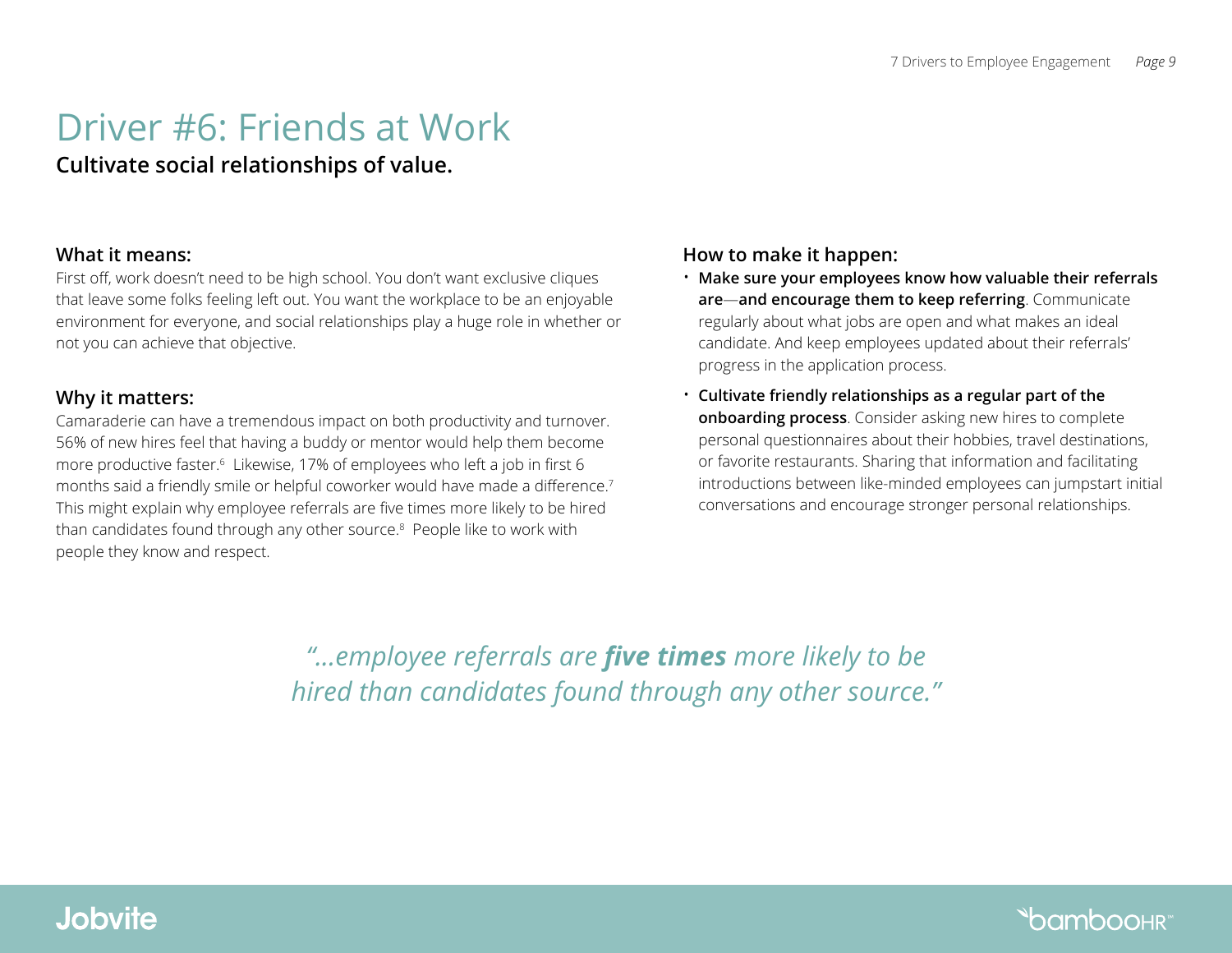# <span id="page-9-0"></span>Driver #7: Common Enemy

**The enemy of my enemy is my friend.** 

#### **What it means:**

We're not talking about uniting co-workers against another co-worker. The common enemy in the workplace should be something that threatens your company's ability to be the best. Maybe that's a certain competitor that's close at your heels, or a difficult record you're trying to break. The goal is to feel united as a team against this overarching threat.

#### **Why it matters:**

This goes back to the idea of gamification at work. When we're unified against an enemy, and we feel there's some kind of scorecard where we can track wins and losses, we're more motivated to work hard. We naturally put greater emotion and energy into everything we do—because we want to win the game. In addition, uniting against an external threat suppresses the urge to create internal battles. Early on in his Apple days, Steve Jobs rallied his employees against the common enemy of IBM, and as a result, internal political issues declined substantially. It makes sense: If the enemy of my enemy is my friend, and we all have a common enemy, then we are all friends.

#### **How to make it happen:**

- Figure out who your common enemy will be, and create a plan to unite your employees around this foe. How will you "keep score" in the fight? Make sure your battle is realistic and that you have numerous progress checks.
- Keep the game alive. Be sure you update employees on how you're doing—are you winning? Are you down a few points? What's the strategy for your comeback? Even if you're losing, the drive to beat the enemy is an incredible motivator. And don't forget the rewards for progress along the way!

### **Jobvite**

### **\*bamboohr**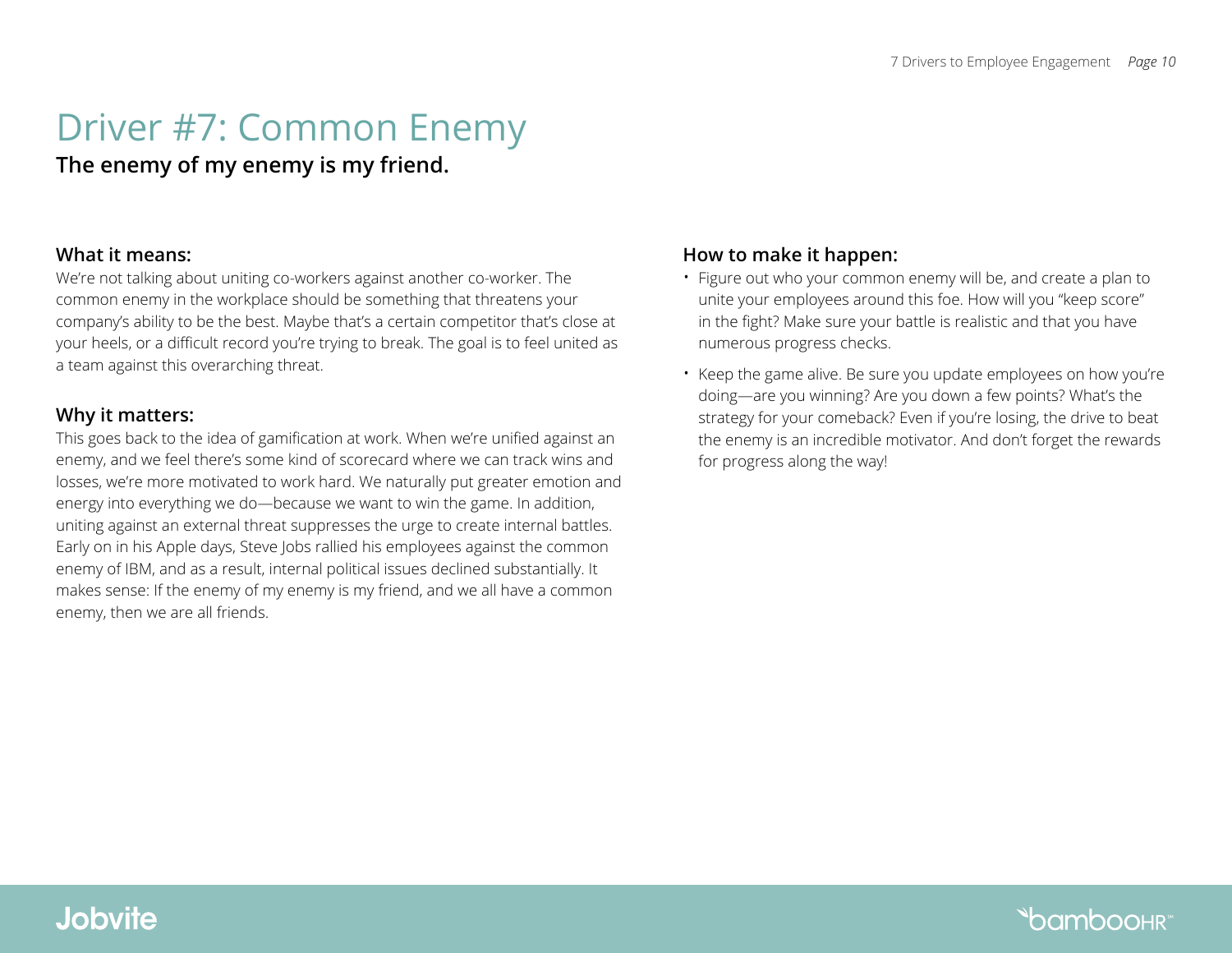# <span id="page-10-0"></span>Don't Forget: Measure & Adapt

As with every undertaking in business, metrics matter. You need a way to take the pulse of your organization and understand the level at which your employees are engaged—both as a whole, and by department. And you need to measure these engagement levels regularly, so you know where you're improving and where you still need work.

One of the best ways to track engagement is through an Employee Net Promoter Score (eNPS). Periodically send out a question to the entire organization, as well as to each department, to gauge their feelings. For example, you might ask, "On a scale of 1-10, how likely are you right now to recommend our company to someone?" Or simply, "How engaged are you with your work right now, on a scale of 1-10?"

Typically, we rank scores as follows:

- People who respond with **9-10 are your promoters**. They're engaged and willing to promote the company.
- People indicating **7-8 are passively satisfied**. They aren't at maximum engagement, but they're likely to be productive employees.
- Anyone scoring **1-6 is a detractor**. These are people who are most likely to complain about what they're doing or the company as a whole.

#### **Calculate: eNPS = % promoters - % detractors**

If you regularly conduct these surveys and calculate your eNPS as a company and by department, you'll be able to track employee engagement and see specifically where you might want to focus upcoming efforts. You'll also be able to see which managers might need additional leadership training, or if it's worth going back and uniting people around a purpose again. Only if you track these changes over time will you know what work is still necessary and where.



### **Jobvite**

### **\*bamboohri**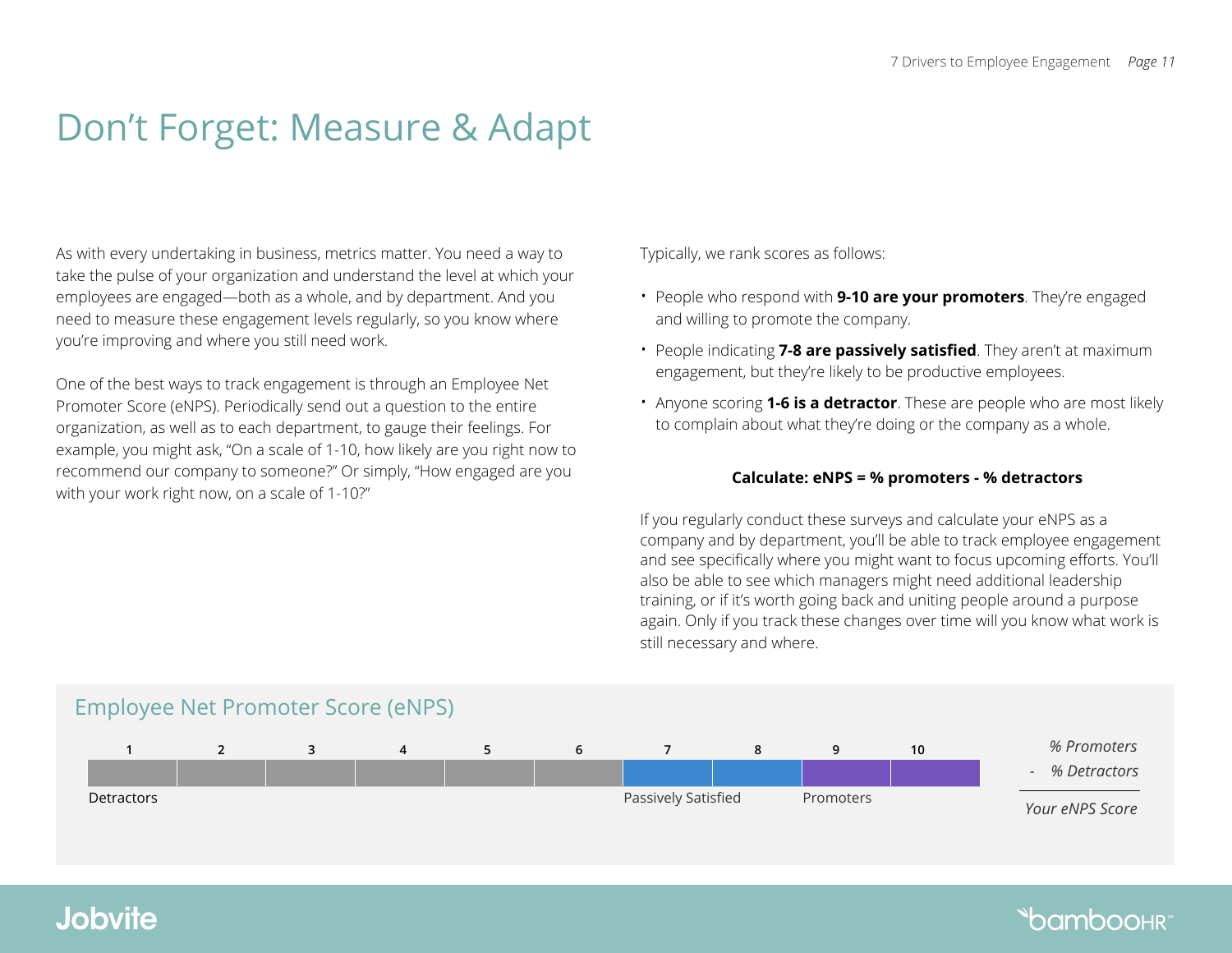**\*bamboohring** 

# <span id="page-11-0"></span>Conclusion

Human Resources, and in fact the entire business of managing human capital, is extremely important right now. The reason is clear: Without a strong workforce, companies can't succeed. The challenge is in fortifying that workforce with qualified new talent while still retaining and engaging the talent you already have. The best HR departments, therefore, view employee engagement as a continuous cycle that starts before people are hired, accelerates as they are onboarded, and persists throughout an employee's tenure. By empowering HR organizations with the right tools and technology to take this long-term, holistic approach, companies can more effectively and strategically optimize the value of their greatest assets: their people.

For more information on how you can improve employee engagement at your company, visit www.jobvite.com or www.bamboohr.com.

- 1 https://www.conference-board.org/retrievefilecfm?filename=TCB\_R-1537-14-RR1.pdf&type=subsite
- 2 http://www.gallup.com/poll/181289/majority-employees-not-engaged-despite-gains-2014.aspx
- 3 https://www.glassdoor.com/employers/popular-topics/hr-stats.htm
- 4 http://www.bersin.com/Practice/Subject.aspx?s=Rewards-@-Recognition
- 5 http://www.shrm.org/hrdisciplines/staffingmanagement/articles/pages/onboarding-key-retaining-engaging-talent.aspx
- 6 Jobvite, 2015 Recruiter Nation Study, Page 7
- 7 BambooHR Survey
- 8 Jobvite, 2015 Recruiter Nation Study, Page 4